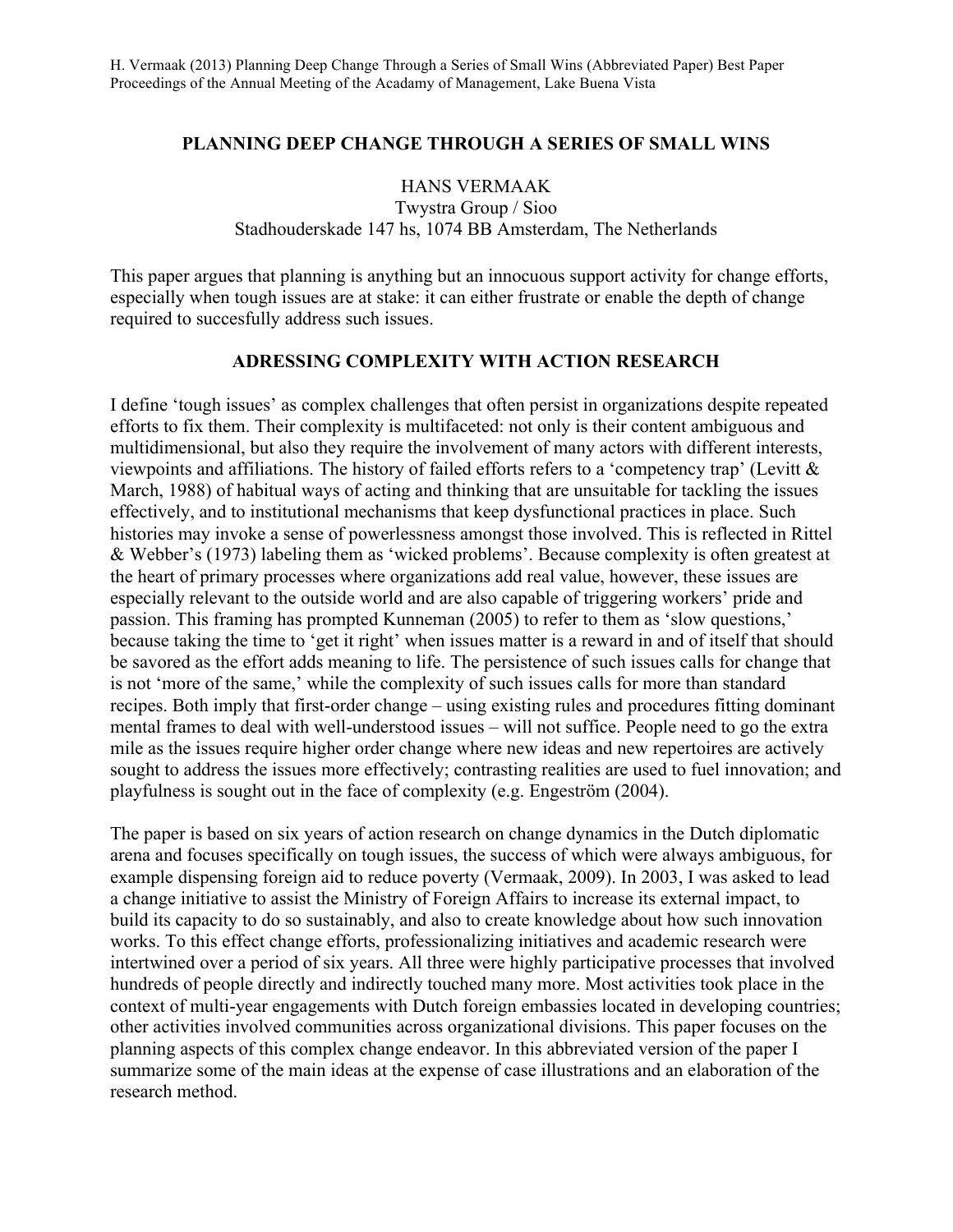### **HOW PLANNING FRUSTRATES DEEP CHANGE**

Planning is generally associated with an engineering mindset: a blueprint that is designed once before embarking on a change and is adhered to during implementation; a linear, episodic and goal oriented plan created by a few to effect the many. We have found that such plans do little good when dealing with tough issues. This is because clarity about what works best comes from addressing each issue individually rather than from studying generalities beforehand. Trying to pin down ambiguous traits can lead to singling out arbitrary aspects at the expense of others that may be more relevant. This not only adds fuel to already heated debates, but also runs the risk of reductionism resulting in a focus on 'parochial issues' (Morgan, 1986). Studying the issue preceding planning offers little because on its own, it only leads to more study: a condition known as 'analysis paralysis'. As each layer is peeled back more complexity is revealed. Yet if action is not taken, much remains hidden. We have found that such paralysis often breeds impatience, and that this tempts those involved to forego problem definition and analysis altogether and, instead, to create ambitious plans that offer temporary reassurances rather than true innovation. Hirschhorn talks about the lure of 'magical solutions' which increases when solutions are presented as 'state of the art', backed by opinion leaders and accompanied by technocratic bells and whistles. In its most extreme form this leads to copying N-step guides from other organizations or management fashions. In the consultancy sector, this 'initiative-itis' (Hendry, 1996) is jokingly referred to as the 'our product is your problem' approach. Such plans however lose sight of the unique complexity of tough issues: poverty reduction or conflict resolution in Yemen turns out to be quite a different challenge than in Kenya. Rivkin (2000) refers to this as an imitation barrier to complex change strategies. When obstacles (or opportunities) emerge during implementation, this is not welcomed because they point to the plan's shortcomings, requiring that analysis and planning be redone. Rather than being recognized as a gateway for learning, obstacles are seen as a disruption of an efficiently planned linear process. This can also lead to a reflex to trivialize real life experiences, further thwarting efforts to address issue complexity. Perhaps this is why 'best practices', once made public, rarely seem to achieve performance results comparable to when first developed. As our research demonstrates: there is no algorithm for complex change, no blue print for exploration, no institutionalized form for expansive learning: such ways of thinking are not only irrelevant, but destructive as well (Crossan, Lane & White, 1999).

### **HOW PLANNING ENABLES DEEP CHANGE**

Higher order change does not make planning superfluous; there is still a need to make explicit choices and to structure activities. Rather than a one-off exercise to create a plan that reduces complexity and needs to be adhered to, planning should be understood as an ongoing effort that allows for those involved to opportunistically take up any ideas, experiences, contributions and sponsoring on the spot when they are deemed to assist participants to address the complex problem at hand (Brunsson, 2007). Analyzing, design and implementation are combined to become an iterative and emergent process concurrently co-produced in multiple local contexts. Key to the process is working with 'small wins', which Orlikowski (1996) defines as "continuous changes in the form of situated micro-level changes that actors enact as they make sense of and act in the world." Small wins allow people to entertain large questions in small incremental steps.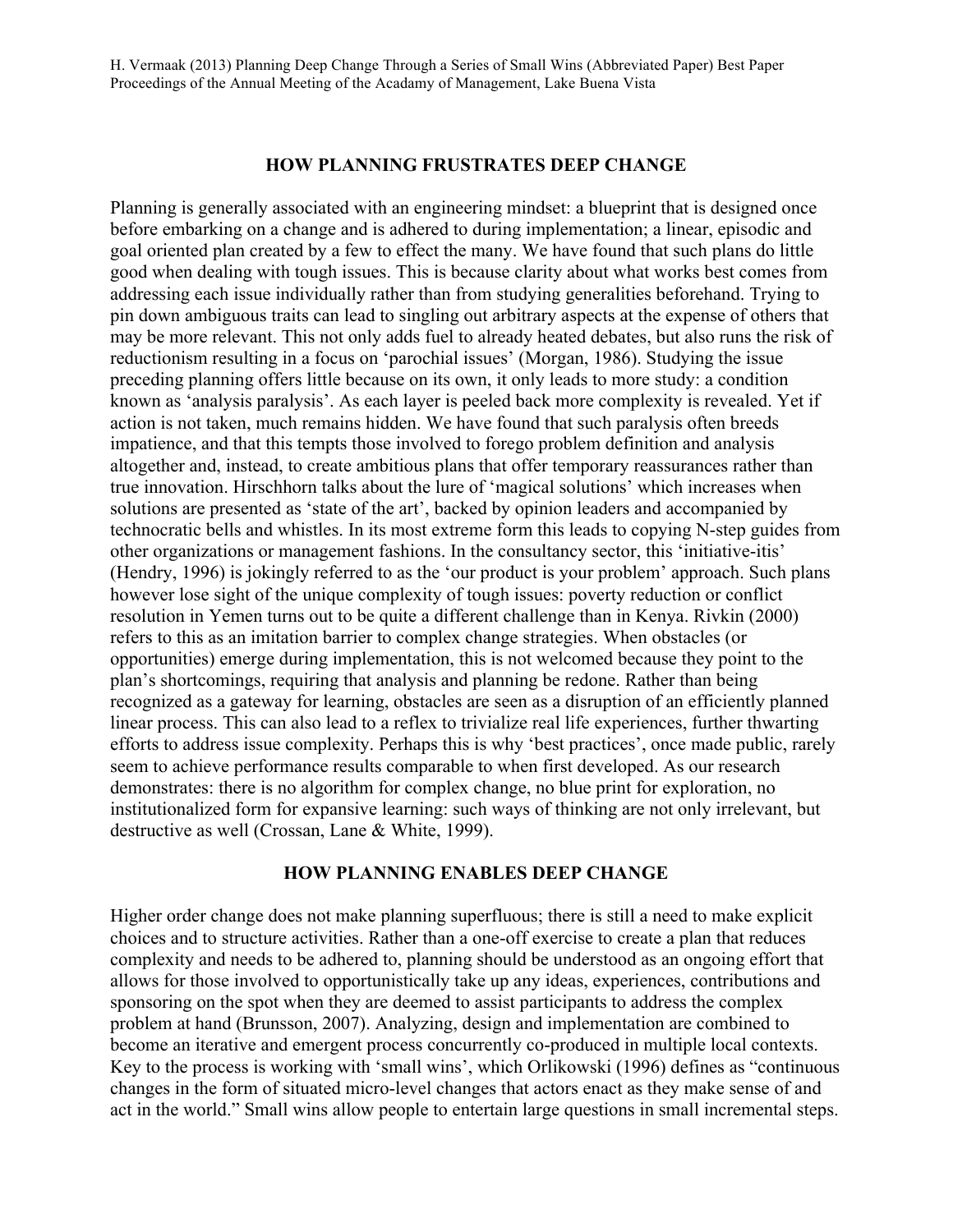Each step offers a controllable opportunity that produces visible results. These steps are a mix of exploitation, exploration and learning: a process of figuring out a concrete issue experimentally without simplifying it. It is hard to experiment with a tough issue when it remains abstract and massive. We observed that concrete obstacles encountered in individual embassies that at first did not stand out as significant, later turned out to represent one 'face' of a tough issue that regularly reappeared at many embassies. What seemed somewhat unimportant regularly proved to be a systemic manifestation of an issue's underlying complexity, presenting a door for further investigation. With this incremental approach, participants not only learn to expect to run into trouble, they also come to appreciate finding out about it sooner rather than later. They search for obstacles, knowing that adversity is part of deep change and may fuel rather than disrupt it.

Engeström (2004) refers to such concrete situations as 'microcosms'. An example would be the cultural misunderstandings, language barriers or power differences between expatriate and local staff within an embassy that mirror the complexity of their diplomatic endeavors within the host country. We found such microcosms a very powerful instrument to directly experience and address complexity in small incremental steps. They are available everywhere, all the time and to everyone. Grasping the complexity and innovative ways of addressing large questions such as safe neighborhoods, good education or high quality health care come within reach when approached via such microcosms. These microcosms are found in meaningful moments or critical events. Closely examining the rich details of such events brings underlying patterns to the surface. The small-scale of microcosms also limits the extent to which a lack of experience blocks further innovation. People can experiment in step with their change capacity.

A counterargument to working with small incremental steps is that what is gained in depth of change seems to be lost in terms of the grandeur of change. However, small changes can and do combine into substantial change over time. One small win will spark others; such wins can be created at the same time in many parallel experiments and likeminded colleagues will be collectively inspired to start their own similar change. In all three ways small wins become the building blocks for spreading change: the wins may be small, but they are deep and many. Such an infectious approach to change makes it robust and, once underway, there is no easy way to stop it (e.g. Reay et al, 2006). Hoverstadt (2004) refers to such subtle interchange between emergent planning and deep change as 'planned organic change'.

# **TENSION BETWEEN SIZE AND DEPTH OF CHANGE**

The research sheds some light on a recurring confusion in organizational change practice and theory in which ambitious change sometimes gets equated with the size of change (the whole organization changes) and sometimes to the depth of change (we are now doing things fundamentally different). I argue that these two contrasting meanings do not go together (figure 1) More provocatively, I suggest there is no such thing as large-scale deep change, nor has there ever been, nor does there need to be.

When a change objective can be addressed effectively with approaches already familiar to people (a first-order change), there is no reason to keep it slow or small. The restructuring of organizations is a good example. Many have gone through more than one during their work life and the process is generally predictable and has proven sufficiently effective. First-order changes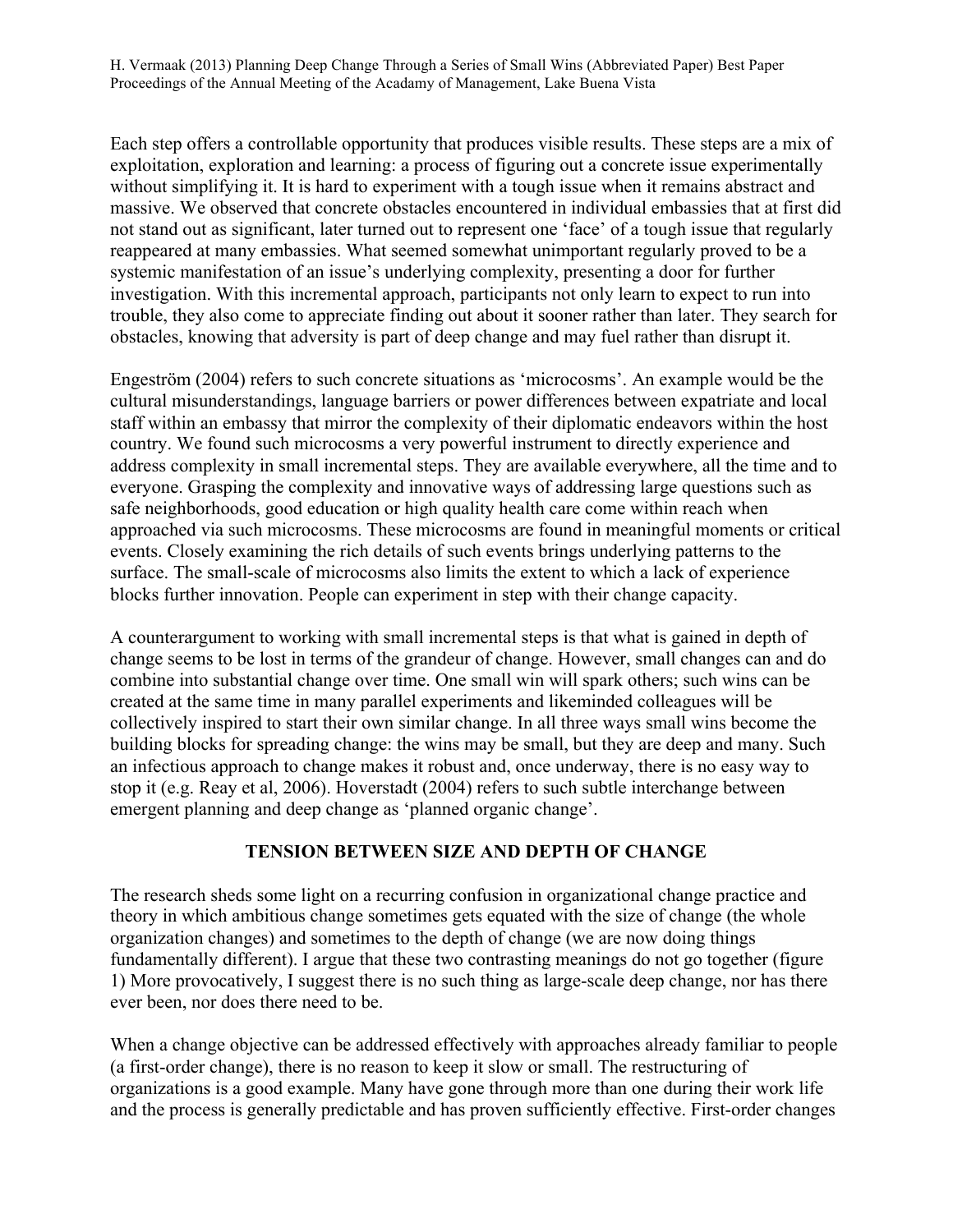are also viable for parallel small-scale initiatives, but it seems a bit of a waste when it is also possible to role it out over the whole organization in a standardized way. In contrast, ambitious change can also refer to the depth of change: to organize a small-scale third-order change. This makes sense when addressing tough issues requires challenging existing cultures, dominant rationalities and habitual practices. Our findings emphasize the desirability of a small wins approach. By 'keeping it small,' it is also easier to avoid institutional pressures to conform, freeing up time and energy to explore innovative approaches that are often seen as controversial. It thus makes more sense to decenter such 'small-scale controversies' away from prying eyes.



Figure 1. Size and depth of change are at odds with each other

A constructive way to handle the tension between size and depth of change is by making use of the contagiousness of successful small-scale innovations. As 'positive deviants' (Warren, 2003) share their successes with colleagues, new ideas spread to others ready to initiate their own deviated approach, thereby becoming second-order interventions. Within a few years of initiating our first change initiatives, the positive experiences within the three first embassies gave rise to many more embassies initiating there own change processes with or without our involvement. In this, we see how the size of the change can organically grow as experience aggregates and ideas become less controversial. As long as the spreading of innovation is not so fast as to erode quality or lead to backlash from non-adopters, small-scale change can be a prelude to larger changes (McGrath & Krackhard, 2003). Eventually, when the innovative ideas and practices are no longer controversial, the change can be formally adopted and institutionalized; it then becomes a firstorder change that even late adopters will have to abide by (Reay et al.,2006).

In contrast, a destructive way of handling the tension between size and depth of change is to falsify change history. Such falsifications are common because organizational memory is biased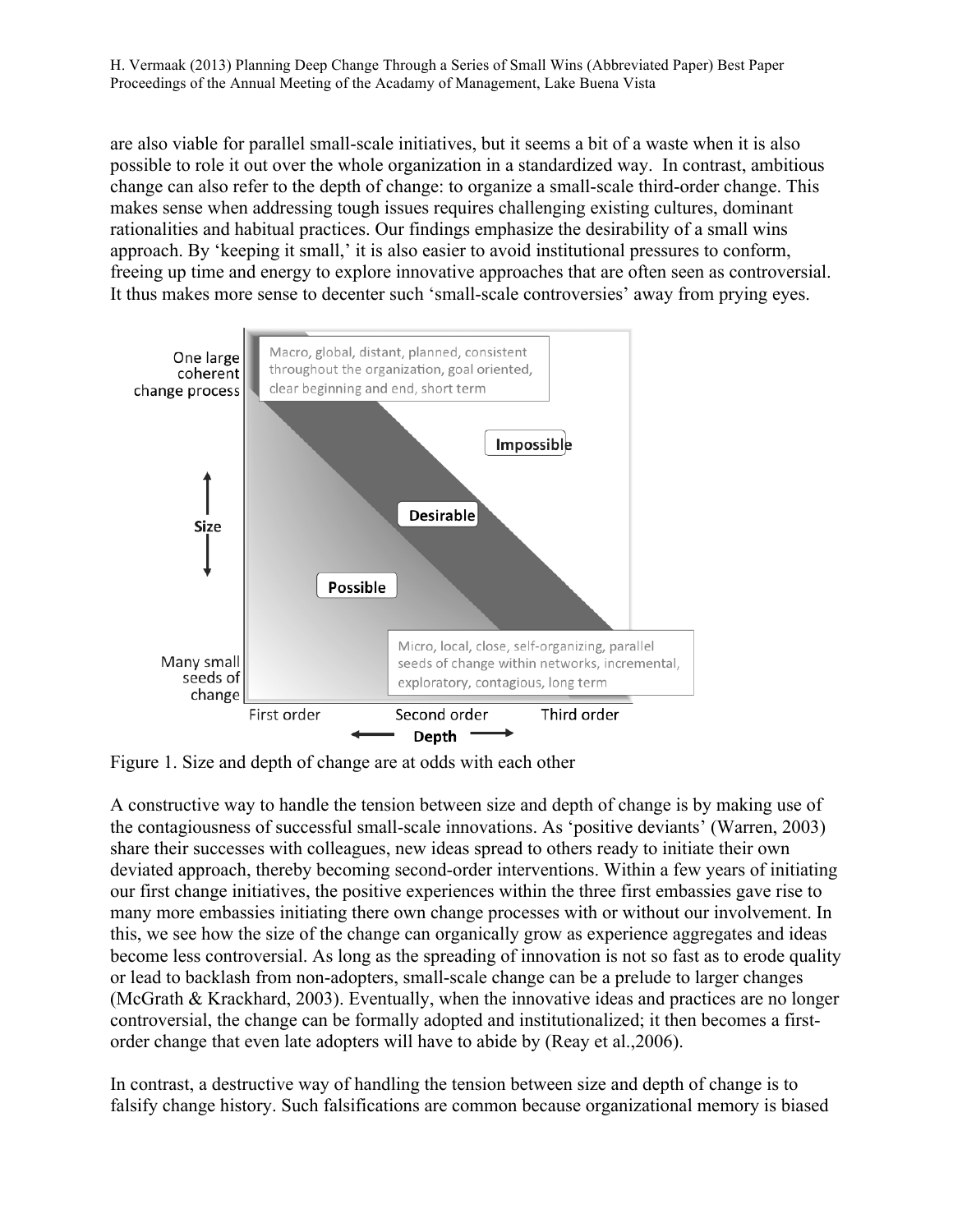towards formal changes, such as when management rubber-stamps an innovation after it has been successfully developed under the radar and spread organically to like-minded actors. In such instances, changes are remembered as being brought about by management creating a deep cultural shift in one fell swoop. Such misinterpretations are destructive because when a need for deep change arises in the future, people may not only mistakenly assume change is only possible by way of a large-scale effort directed by a charismatic leader, they may also have lost sight of the change dynamics that actually created the previous successes (Weick & Quinn, 1999). As such, we argue there is great value in organizations learning from and about their own change histories.

#### **CONCLUSION**

Our research shows that planning is not merely an innocuous support activity for change efforts; it is also an object of the change effort itself and prevailing ideas about planning need to be revisited. The findings further suggest that the complexity of issues needs to be matched by a similar complexity of change: when tough issues are at stake, the planning of change needs to be a subtle and even playful affair. The way change is planned can both enable and frustrate deep change. Whereas the first allows change agents to understand, support and initiate more effective ways to plan change, the second allows change agents to understand, abstain and problematize dysfunctional routines. As negative experiences can easily overshadow positive ones, deep change requires both problematizing that which hinders change as much as reinforcing that which facilitates it (Amabile & Kramer, 2011).

A final comment: I have found it deeply encouraging as a practitioner and researcher to deconstruct my lingering beliefs that small incremental steps might not suffice to bring about deep change. I have learned to see and appreciate that small, sustained efforts can create miracles and that microcosms can become sites of transformation. By focusing on small scale situations and contexts where tough issues are found, fertile questions arise and greater value is added in the outside world. This process remains transient and never permanent: such is the nature of thirdorder change. But this does not make it less real, less inspiring or less powerful.

#### **REFERENCES**

- Amabile, T. & S. Kramer (2011). *The progress principle. Using small wins to ignite joy, engagement and creativity at work.* Boston: Harvard Business Review Press
- Brunsson, N. (2007). *The Consequences of decision-making*. Oxford: Oxford University Press**.**
- Cartwright, T.J. (1987). The lost art of planning, *Long Range Planning*, 20, 92-99.
- Crossan, M.M., H.W. Lane, R.E. White (1999). An organizational learning framework: form intuition to institution. *Academy of Management*, 24, 3, p. 522-537
- Engeström, Y. (2004). *Learning by expanding: An activity – theoretical approach to developmental research*. http://lchc.ucsd.edu/mca/Paper/Engestrom/expanding/toc.htm
- Hendry, C. (1996). Understanding and creating whole organizational change through learning theory. *Human Relations*, 49, 621-641.
- Hoverstadt, P. (2004). Mosaic transformation in organisations. *Journal of Organisational*